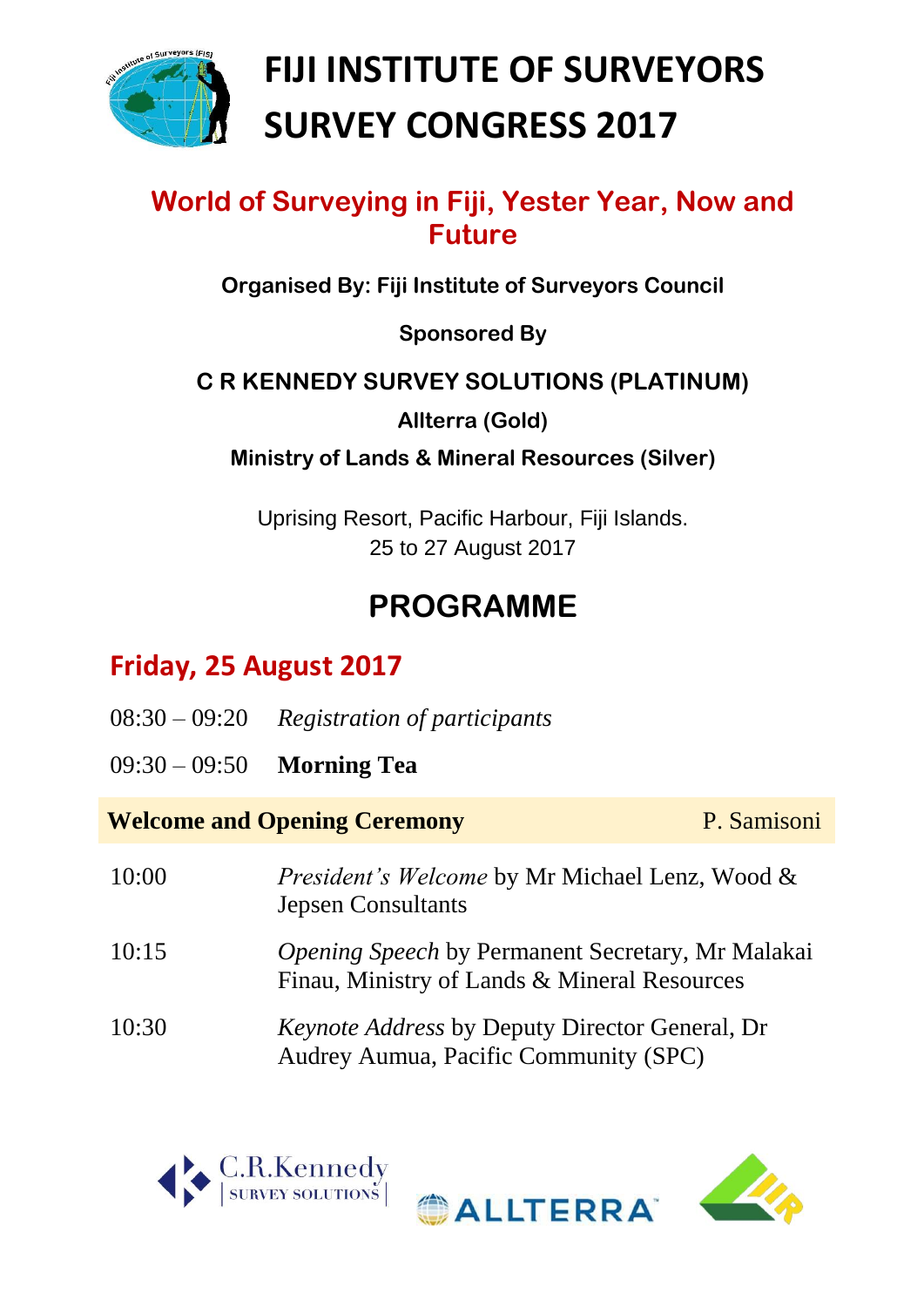| 10:45 | <i>Signing Ceremony</i> , MoU - SSSI (Aust) & FIS (Fiji)<br>Mr Gabriel van Wyk and Mr Michael Lenz |           |
|-------|----------------------------------------------------------------------------------------------------|-----------|
|       |                                                                                                    |           |
| 11:00 | <b>Group Photograph</b>                                                                            |           |
|       | <b>History of Surveying in Fiji</b>                                                                | A. Queet  |
| 11:30 | Part A. Ancient Surveyors.                                                                         |           |
|       | Part B. Where is surveying headed in the 21st century,<br>Mike Lenz                                |           |
| 12:00 | A History of the Geodetic Network in Fiji, <i>Paserio</i><br>Samisoni                              |           |
| 12:30 | <b>Lunch Break</b>                                                                                 |           |
|       | <b>Geodetic Surveys in Fiji</b>                                                                    | R. Prasad |
| 14:00 | Fiji's Geodetic Infrastructure, Asakaia Tabua                                                      |           |
| 14:20 | Maritime Boundaries Project in Fiji and the Geodetic<br>Datum of Fiji, Andrick Lal                 |           |
|       | <b>Cadastral Surveys in Fiji</b>                                                                   | M. Lenz   |
| 14:40 | Assessment of Survey Plans in Lands Department, Jone<br>Cavu                                       |           |
| 15:00 | Cadastral Surveys and Associated Surveying Policies in<br>Fiji, <i>Kesho Vijay</i>                 |           |
| 15:20 | <b>Short Break</b>                                                                                 |           |
|       | <b>Customary Land Surveys in Fiji</b>                                                              | A. Tabua  |
| 15:40 | <b>TLTB Panel of Surveyors, <i>Nelly Snow</i></b>                                                  |           |
| 16:00 | <b>Revisiting Itaukei Land Boundaries for Digital Parcel</b><br>Improvements, Ravi Singh           |           |
| 16:20 | Application of GNSS Technology in TLTB, Poiongo<br>Lisati                                          |           |
|       |                                                                                                    |           |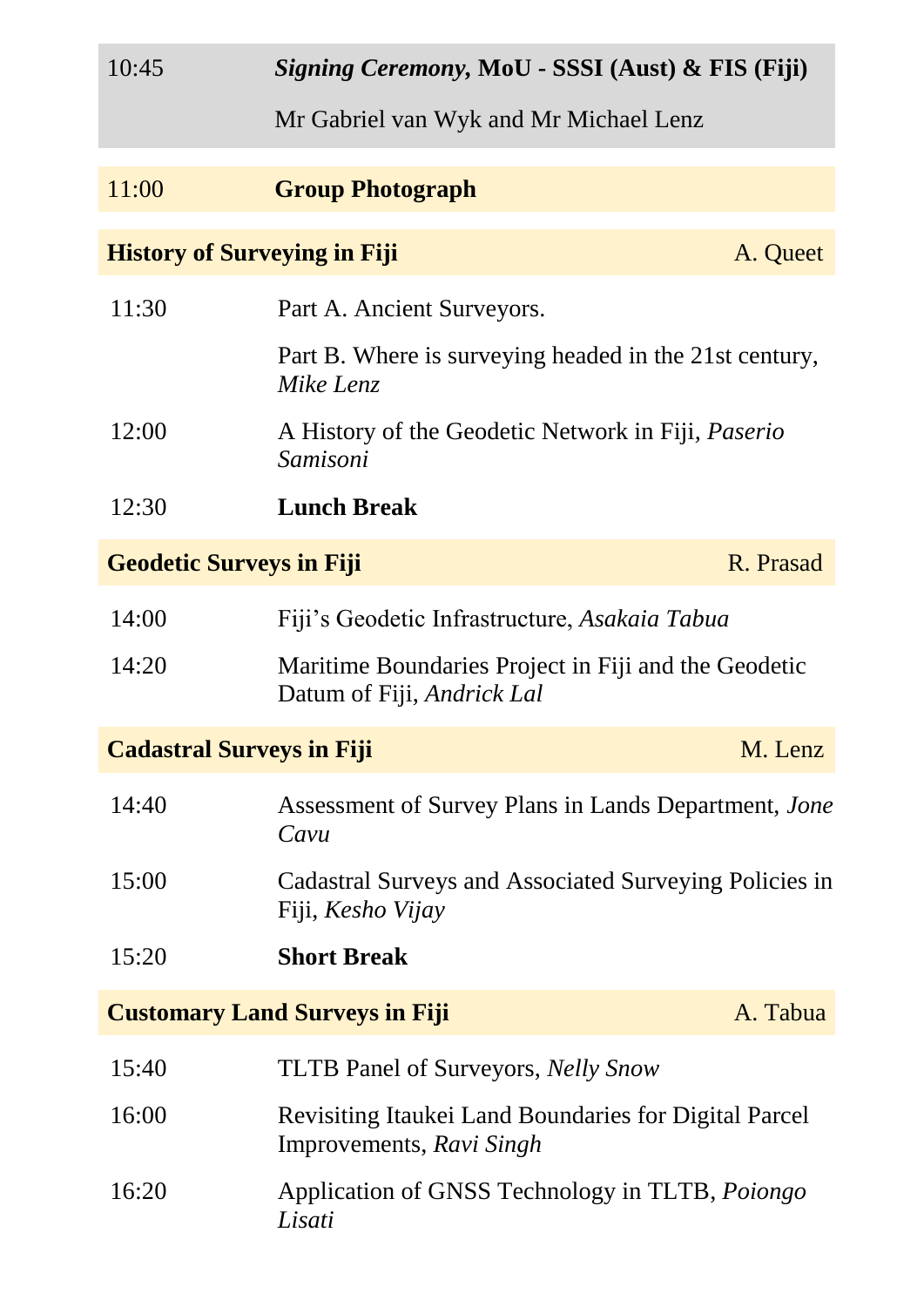

# **FIJI INSTITUTE OF SURVEYORS SURVEY CONGRESS 2017**

## **PROGRAMME**

### **Saturday, 26 August 2017**

#### **World of Survey** A. Lal

| 09:00                             | Measuring Extreme World Record Attempts - Using<br><b>Surveying Techniques to Qualify Extreme World</b>                                    |                |
|-----------------------------------|--------------------------------------------------------------------------------------------------------------------------------------------|----------------|
|                                   | Record Attempts, Ian Truscott                                                                                                              |                |
| 09:30                             | BIM and the Surveyor & What's New in LISCAD<br>V12.2, Andrej Mocicka                                                                       |                |
| 10:00                             | Your next GNSS receiver may already be in your<br>Pocket! Warren Eade                                                                      |                |
| 10:30                             | <b>Morning Tea</b>                                                                                                                         |                |
|                                   |                                                                                                                                            |                |
| <b>Surveying &amp; Geospatial</b> |                                                                                                                                            | T. Kuruvakadua |
| 10:45                             | The New Geospatial Science Programme at $USP - One$<br>step closer to A Surveying Qualification? Nick Rollings                             |                |
| 11:05                             | An update of the Land Surveying Course at Fiji<br>National University $- A$ Transition from Trimester to<br>Semester Mode, Rohitesh Prasad |                |
| 11:25                             | Pacific Geospatial and Surveying Council, <i>Andrick Lal</i>                                                                               |                |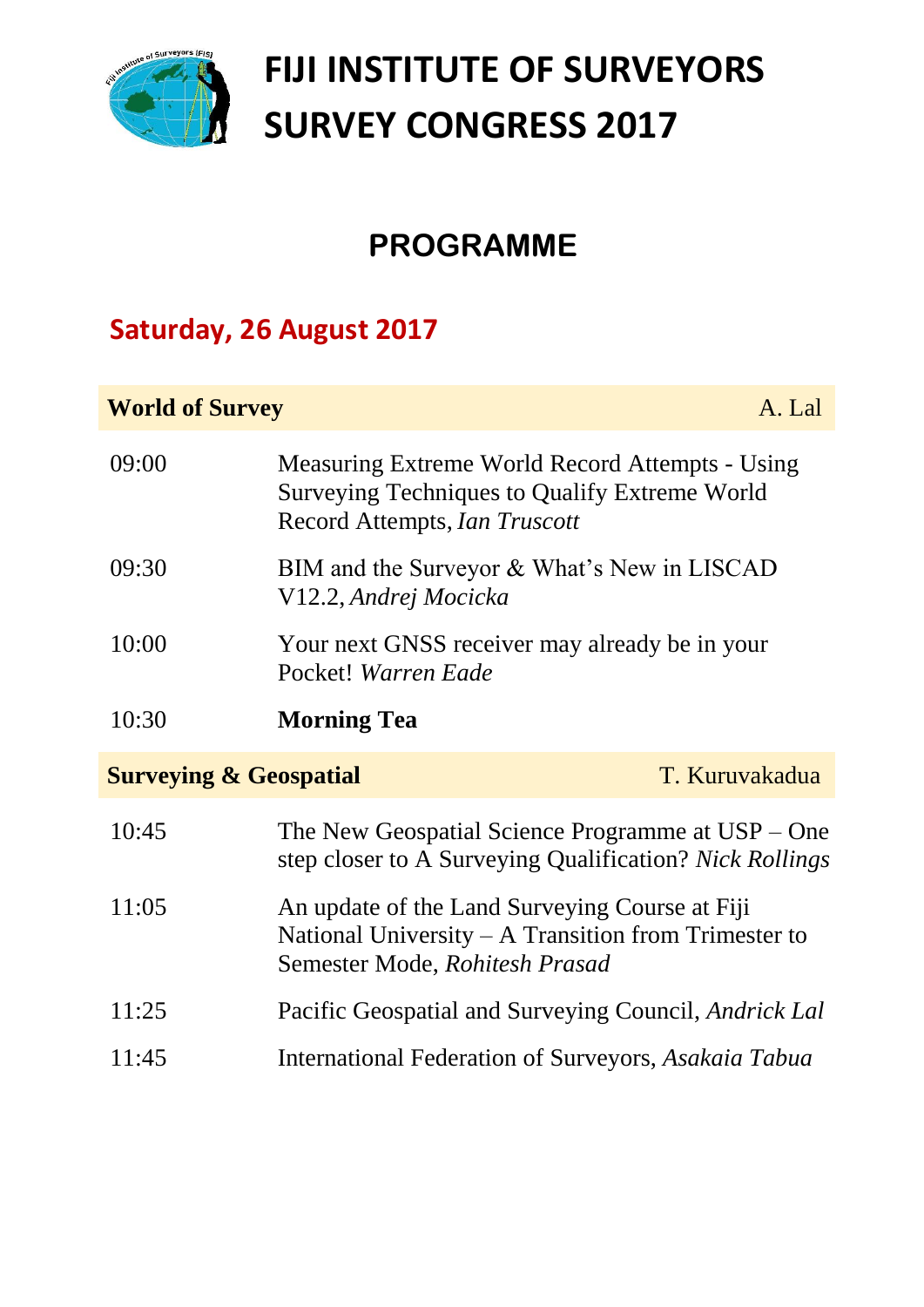| <b>Reference Stations and Reference Frame</b><br>K. Vijay |                                                                                                              |                       |  |
|-----------------------------------------------------------|--------------------------------------------------------------------------------------------------------------|-----------------------|--|
| 12:00                                                     | CORS network in Fiji and in the Pacific, Marika<br>Kalouniviti                                               |                       |  |
| 12:15                                                     | What is Reference Frame and Why is it important,<br>Asakaia Tabua and Andrick Lal                            |                       |  |
| 12:45                                                     | <b>Lunch Break</b>                                                                                           |                       |  |
| <b>UAV Surveys in Fiji</b>                                |                                                                                                              | D. Narayan            |  |
| 14:00                                                     | UAV's for topographical surveying, stockpile<br>inventories and other local case studies, Richard<br>Russell |                       |  |
| 14:20                                                     | Demo - Unmanned Aerial Vehicle Surveys, Geoff<br>Trowbridge                                                  |                       |  |
| 15:00                                                     | <b>Short Break</b>                                                                                           |                       |  |
| <b>Monitoring Surveys</b>                                 |                                                                                                              | E. Singh              |  |
| 15:15                                                     | Case Study; Deformation Monitoring using Least<br>Squares, <i>Dinesh Narayan</i>                             |                       |  |
| 15:30                                                     | Precision Levelling Monitoring Surveys in Fiji and in<br>the Pacific, Veenil Rattan                          |                       |  |
| <b>Discussion Forum (Panel)</b>                           |                                                                                                              | Rapporteur: R. Prasad |  |
| <b>Closing Remarks</b><br>M. Lenz                         |                                                                                                              |                       |  |